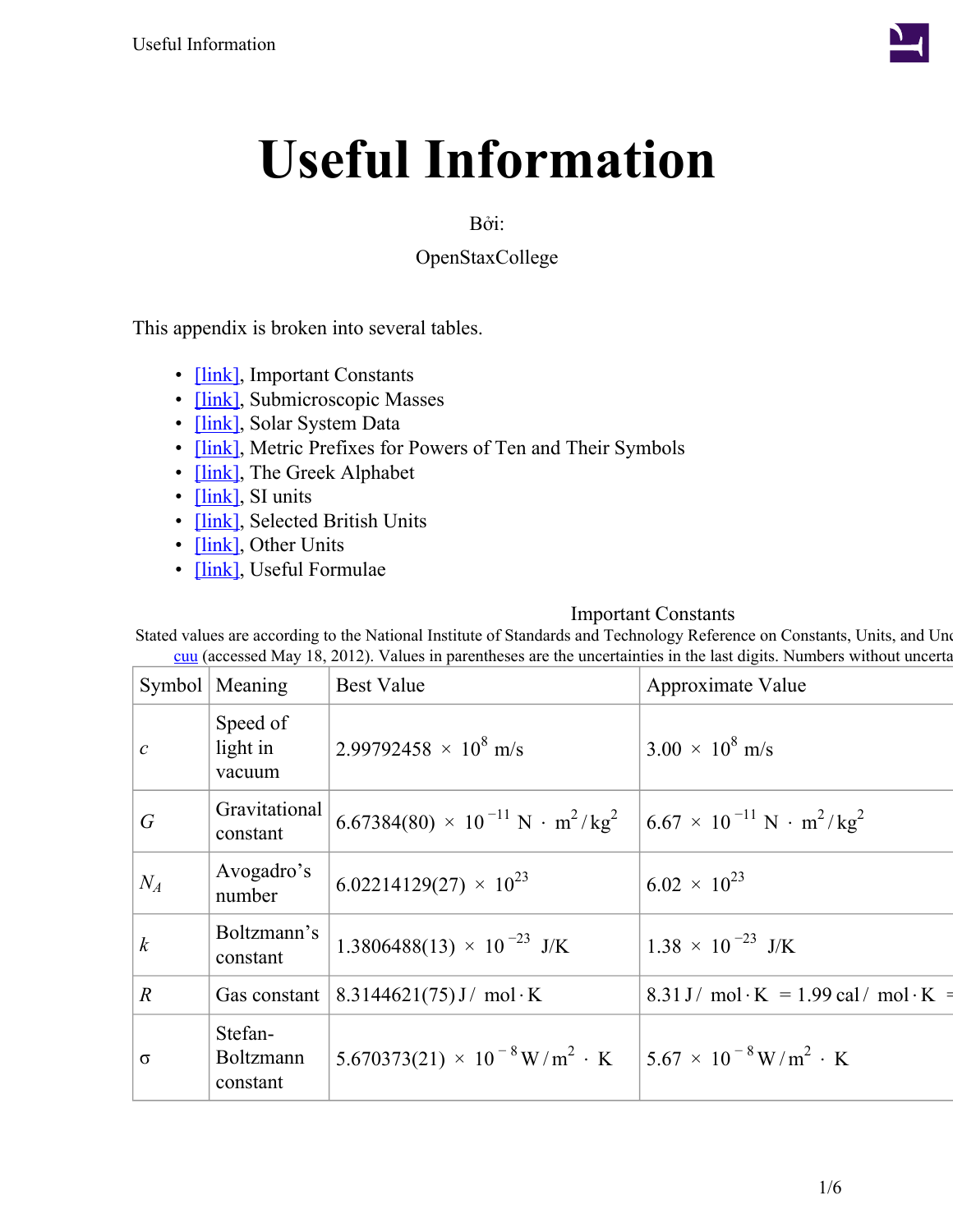|                  | Symbol   Meaning              | <b>Best Value</b>                                                                                                                            | Approximate Value                                     |
|------------------|-------------------------------|----------------------------------------------------------------------------------------------------------------------------------------------|-------------------------------------------------------|
| $\boldsymbol{k}$ | Coulomb<br>force<br>constant  | 8.987551788 $\times$ 10 <sup>9</sup> N · m <sup>2</sup> /C <sup>2</sup>                                                                      | $8.99 \times 10^9$ N · m <sup>2</sup> /C <sup>2</sup> |
| $q_e$            | Charge on<br>electron         | $-1.602176565(35) \times 10^{-19}$ C                                                                                                         | $-1.60 \times 10^{-19}$ C                             |
| $\varepsilon_0$  | Permittivity<br>of free space | 8.854187817 $\times$ 10 <sup>-12</sup> C <sup>2</sup> /N · m <sup>2</sup> 8.85 $\times$ 10 <sup>-12</sup> C <sup>2</sup> /N · m <sup>2</sup> |                                                       |
| $\mu_0$          | Permeability<br>of free space | $4\pi \times 10^{-7}$ T·m /A                                                                                                                 | $1.26 \times 10^{-6}$ T·m /A                          |
| $\boldsymbol{h}$ | Planck's<br>constant          | 6.62606957(29) $\times$ 10 <sup>-34</sup> J·s                                                                                                | $6.63 \times 10^{-34}$ J·s                            |

## Submicroscopic Masses

<span id="page-1-0"></span>Stated values are according to the National Institute of Standards and Technology Reference on Constants, Units, and Uncertainty, [www.physics.nist.gov/cuu](http://www.physics.nist.gov/cuu) (accessed May 18, 2012). Values in parentheses are the uncertainties in the last digits. Numbers without uncertainties are exact as defined.

|       | Symbol   Meaning | <b>Best Value</b>                                                                         | Approximate Value |
|-------|------------------|-------------------------------------------------------------------------------------------|-------------------|
| $m_e$ | Electron mass    | 9.10938291(40) × 10 <sup>-31</sup> kg $\left[9.11 \times 10^{-31} \text{ kg}\right]$      |                   |
| $m_p$ | Proton mass      | $1.672621777(74) \times 10^{-27}$ kg $\vert 1.6726 \times 10^{-27}$ kg                    |                   |
| $m_n$ | Neutron mass     | $1.674927351(74) \times 10^{-27}$ kg $\left[ 1.6749 \times 10^{-27}$ kg                   |                   |
| u     |                  | Atomic mass unit   1.660538921(73) × 10 <sup>-27</sup> kg   1.6605 × 10 <sup>-27</sup> kg |                   |

|  | Solar System Data |  |
|--|-------------------|--|
|--|-------------------|--|

<span id="page-1-1"></span>

| Sun   | mass                         | $1.99 \times 10^{30}$ kg            |
|-------|------------------------------|-------------------------------------|
|       | average radius               | $6.96 \times 10^8$ m                |
|       | Earth-sun distance (average) | $1.496 \times 10^{11}$ m            |
| Earth | mass                         | 5.9736 $\times$ 10 <sup>24</sup> kg |
|       | average radius               | $6.376 \times 10^{6}$ m             |
|       | orbital period               | $3.16 \times 10^{7}$ s              |
| Moon  | mass                         | $7.35 \times 10^{22}$ kg            |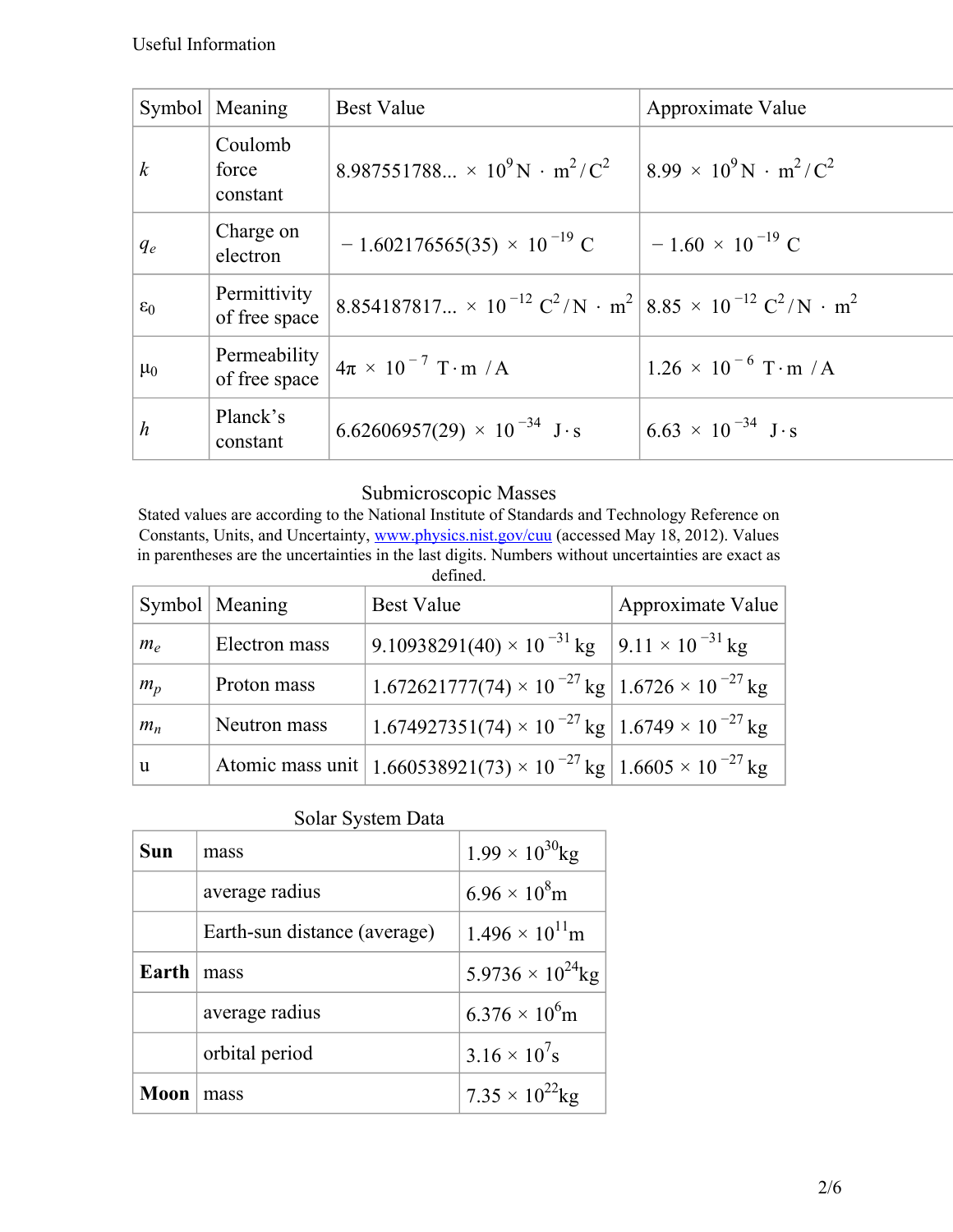| average radius                                     | $1.74 \times 10^6$ m   |
|----------------------------------------------------|------------------------|
| orbital period (average)                           | $2.36 \times 10^{6}$ s |
| Earth-moon distance (average) $3.84 \times 10^8$ m |                        |

#### Metric Prefixes for Powers of Ten and Their Symbols

<span id="page-2-0"></span>

|       | Prefix   Symbol   Value |                        |       | Prefix   Symbol   Value |              |
|-------|-------------------------|------------------------|-------|-------------------------|--------------|
| tera  | T                       | $10^{12}$              | deci  | d                       | $10^{-1}$    |
| giga  | G                       | 10 <sup>9</sup>        | centi | $\mathbf c$             | $10^{-2}$    |
| mega  | M                       | 10 <sup>6</sup>        | milli | m                       | $10^{-3}$    |
| kilo  | $\bf k$                 | 10 <sup>3</sup>        | micro | $\mu$                   | $10^{-6}$    |
| hecto | $\mathbf h$             | 10 <sup>2</sup>        | nano  | n                       | $10^{-9}$    |
| deka  | da                      | 10 <sup>1</sup>        | pico  | $\mathbf{p}$            | $10^{\,-12}$ |
|       |                         | $10^0( = 1)$ femto   f |       |                         | $10^{-15}$   |

# The Greek Alphabet

<span id="page-2-1"></span>

| Alpha                   |   |   | $A   \alpha  $ Eta                                       | H        |          | $\eta \mid Nu$                  | $\mathbf{N}$ | $ v $ Tau                   | T        | ΙT                     |
|-------------------------|---|---|----------------------------------------------------------|----------|----------|---------------------------------|--------------|-----------------------------|----------|------------------------|
| Beta                    | B | β | Theta                                                    | $\Theta$ | $\theta$ | Xi                              |              | $\Xi$   $\xi$   Upsilon   Y |          | $\mathbf{v}$           |
| Gamma $ \Gamma  \gamma$ |   |   | Iota                                                     | $\pm 1$  |          | $\iota$   Omicron   O   o   Phi |              |                             | Φ        | $\boldsymbol{\varphi}$ |
| Delta                   |   |   | $\Delta$   $\delta$   Kappa   K   K   Pi                 |          |          |                                 | $\Pi$        | $\pi$   Chi                 | X        | $\chi$                 |
|                         |   |   | Epsilon $ E  \varepsilon$ Lambda $ \Lambda  \lambda$ Rho |          |          |                                 | P            | $\rho$   Psi                | Ψ        | $\mathbf{V}$           |
| Zeta                    | Z |   | Mu                                                       |          |          | $M \mid \mu \mid$ Sigma         | $\Sigma$     | $\sigma$   Omega            | $\Omega$ | $\omega$               |

# SI Units

<span id="page-2-2"></span>

|                          | Entity  | Abbreviation | Name     |
|--------------------------|---------|--------------|----------|
| <b>Fundamental units</b> | Length  | m            | meter    |
|                          | Mass    | kg           | kilogram |
|                          | Time    | S            | second   |
|                          | Current | А            | ampere   |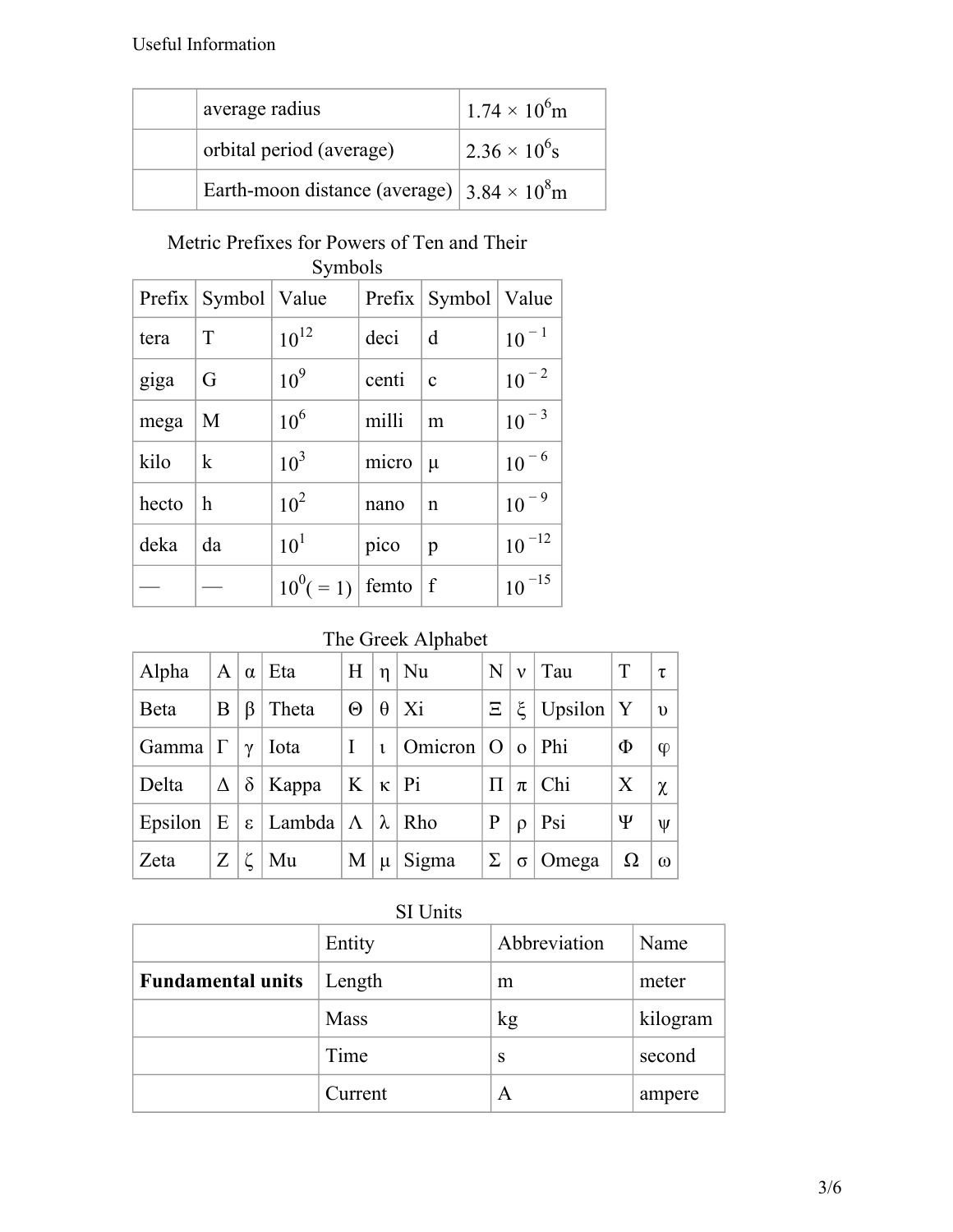|                                 | Entity               | Abbreviation           | Name      |
|---------------------------------|----------------------|------------------------|-----------|
| <b>Supplementary unit</b> Angle |                      | rad                    | radian    |
| <b>Derived units</b>            | Force                | $N = kg \cdot m / s^2$ | newton    |
|                                 | Energy               | $J = kg \cdot m^2/s^2$ | joule     |
|                                 | Power                | $W = J/s$              | watt      |
|                                 | Pressure             | $Pa = N/m2$            | pascal    |
|                                 | Frequency            | $Hz = 1/s$             | hertz     |
|                                 | Electronic potential | $V = J/C$              | volt      |
|                                 | Capacitance          | $F = C/V$              | farad     |
|                                 | Charge               | $C = s \cdot A$        | coulomb   |
|                                 | Resistance           | $\Omega = V/A$         | ohm       |
|                                 | Magnetic field       | $T = N/(A \cdot m)$    | tesla     |
|                                 | Nuclear decay rate   | $Bq = 1/s$             | becquerel |

# Selected British Units

<span id="page-3-0"></span>

| Length | 1 inch (in.) = $2.54$ cm (exactly)                                  |
|--------|---------------------------------------------------------------------|
|        | 1 foot (ft) = $0.3048$ m                                            |
|        | 1 mile (mi) = $1.609$ km                                            |
| Force  | 1 pound (lb) = $4.448$ N                                            |
| Energy | 1 British thermal unit (Btu) = $1.055 \times 10^3$ J                |
| Power  | 1 horsepower (hp) = 746 W                                           |
|        | Pressure   1 lb/in <sup>2</sup> = 6.895 $\times$ 10 <sup>3</sup> Pa |

## Other Units

<span id="page-3-1"></span>

| Length | 1 light year (ly) = $9.46 \times 10^{15}$ m        |
|--------|----------------------------------------------------|
|        | 1 astronomical unit (au) = $1.50 \times 10^{11}$ m |
|        | 1 nautical mile = $1.852$ km                       |
|        | 1 angstrom( $\AA$ ) = 10 <sup>-10</sup> m          |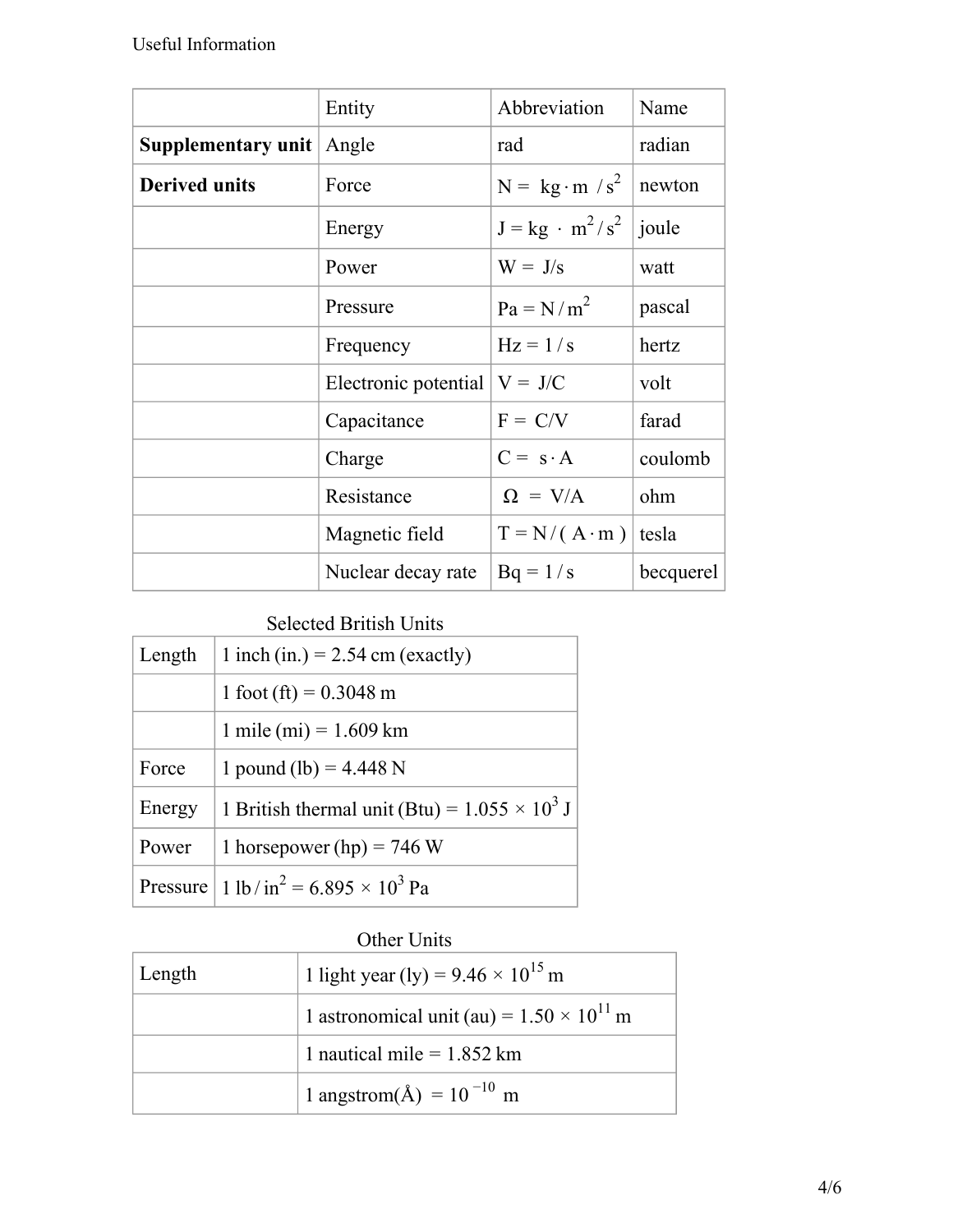| Area               | 1 acre (ac) = $4.05 \times 10^3$ m <sup>2</sup>                                  |
|--------------------|----------------------------------------------------------------------------------|
|                    | 1 square foot (ft <sup>2</sup> ) = 9.29 $\times$ 10 <sup>-2</sup> m <sup>2</sup> |
|                    | 1 barn (b) = $10^{-28}$ m <sup>2</sup>                                           |
| Volume             | 1 liter $(L) = 10^{-3}$ m <sup>3</sup>                                           |
|                    | 1 U.S. gallon (gal) = $3.785 \times 10^{-3}$ m <sup>3</sup>                      |
| Mass               | 1 solar mass = $1.99 \times 10^{30}$ kg                                          |
|                    | 1 metric ton = $10^3$ kg                                                         |
|                    | 1 atomic mass unit ( <i>u</i> ) = $1.6605 \times 10^{-27}$ kg                    |
| Time               | 1 year (y) = $3.16 \times 10^7$ s                                                |
|                    | $1 \text{ day} (d) = 86,400 \text{ s}$                                           |
| Speed              | 1 mile per hour (mph) = $1.609$ km/h                                             |
|                    | 1 nautical mile per hour (naut) = $1.852$ km/h                                   |
| Angle              | 1 degree (°) = $1.745 \times 10^{-2}$ rad                                        |
|                    | 1 minute of arc $() = 1/60$ degree                                               |
|                    | 1 second of arc $\ddot{\text{c}}$ = 1/60 minute of arc                           |
|                    | 1 grad = $1.571 \times 10^{-2}$ rad                                              |
| Energy             | 1 kiloton TNT (kT) = $4.2 \times 10^{12}$ J                                      |
|                    | 1 kilowatt hour (kW · h) = $3.60 \times 10^6$ J                                  |
|                    | 1 food calorie (kcal) = $4186$ J                                                 |
|                    | 1 calorie (cal) = $4.186$ J                                                      |
|                    | 1 electron volt (eV) = $1.60 \times 10^{-19}$ J                                  |
| Pressure           | 1 atmosphere (atm) = $1.013 \times 10^5$ Pa                                      |
|                    | 1 millimeter of mercury (mm Hg) = $133.3$ Pa                                     |
|                    | 1 torricelli (torr) = 1 mm $Hg=133$ .3 Pa                                        |
| Nuclear decay rate | 1 curie (Ci) = $3.70 \times 10^{10}$ Bq                                          |